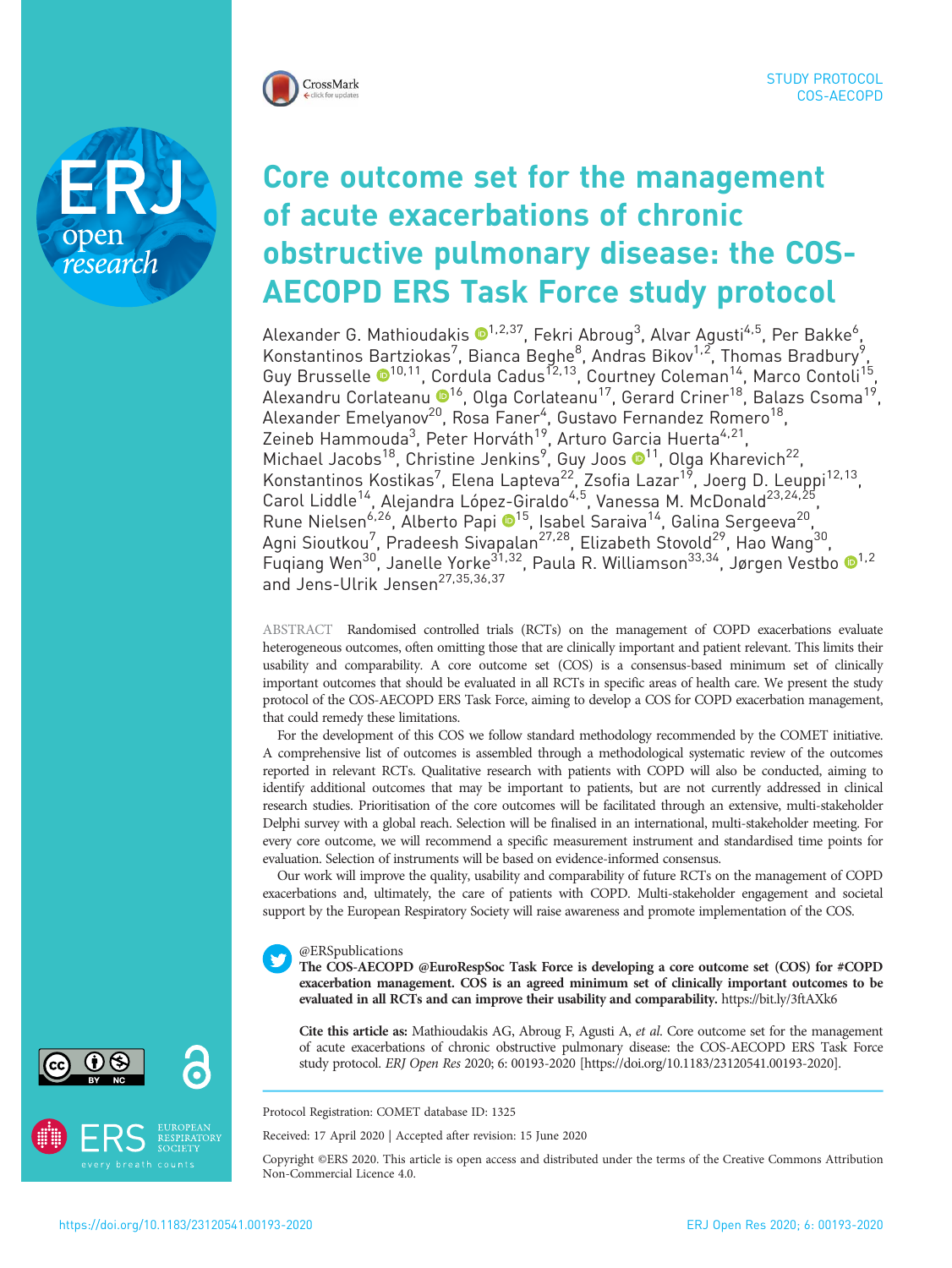#### Introduction

COPD, the third leading cause of death globally, has a growing prevalence and currently affects over 174 million people [\[1](#page-8-0)–[3](#page-8-0)]. Acute exacerbations punctuate the natural history of COPD, determining disease morbidity, mortality and progression [[3](#page-8-0)–[5](#page-8-0)]. Every year, up to 40% of patients diagnosed with COPD have at least one moderate or severe exacerbation, while 9–16% experience more [\[6](#page-8-0), [7\]](#page-9-0). As a result, exacerbations are responsible for a significant proportion of all hospital admissions (one in eight in the United Kingdom), while the 90-day mortality rate of an admission for an exacerbation exceeds 15% [[8](#page-9-0)–[10\]](#page-9-0). Exacerbations are also associated with a substantial socioeconomic burden [[3,](#page-8-0) [10](#page-9-0)].

While our understanding of the pathogenesis and underlying mechanisms of exacerbations is growing rapidly [\[5,](#page-8-0) [11, 12\]](#page-9-0), their management remains only partly effective and almost unchanged for decades [\[3,](#page-8-0) [8, 10\]](#page-9-0). Standard treatment still consists of three main components; bronchodilators, antibiotics and corticosteroids. Therefore, novel treatments are to be expected, and an increasing number of clinical research studies will be conducted in the coming years. These will include randomised controlled trials (RCTs) that can provide conclusive evidence of the safety and effectiveness of an intervention, by minimising potential biases [\[13, 14\]](#page-9-0). Clinical trials seek to evaluate the safety, efficacy and/or clinical effectiveness of interventions by comparing their effects on outcomes. Only a limited number of outcomes can be evaluated in each trial. Researchers often select outcomes that are easier to measure, require fewer resources, are more likely to favour one intervention over the other(s), or address specific hypotheses, which may be of limited importance to patients, clinicians or the regulatory authorities [\[15](#page-9-0)]. Consequently, crucial data on potential beneficial or harmful effects of interventions are often missed. This hampers the interpretability and potential value of RCTs, whose main aim is to inform clinical guidelines and practice. Moreover, the use of different instruments to evaluate the same outcome is likely to limit comparability.

Particularly in trials evaluating the management of COPD exacerbations, the definition of outcomes is still vague and heterogeneous, while consistent use of relevant, comparable, patient important outcomes is lacking. In a recent methodological systematic review [[16](#page-9-0), [17](#page-9-0)], we found significant heterogeneity in the

Affiliations: <sup>1</sup>Division of Infection, Immunity and Respiratory Medicine, School of Biological Sciences, The University of Manchester, Manchester Academic Health Science Centre, Manchester, UK. <sup>2</sup>The North West Lung Centre, Wythenshawe Hospital, Manchester University NHS Foundation Trust, Manchester, UK. <sup>3</sup>Hospital Fattouma Bourguiba, Monastir, Tunisia. <sup>4</sup>Institut d'Investigacions Biomèdiques August Pi i Sunyer (IDIBAPS), National Spanish Network for Respiratory Research (CIBERES), Barcelona, Spain. <sup>5</sup>Respiratory Institute,<br>Hospital Clinic, University of Barcelona, Barcelona, Spain. <sup>6</sup>Department of Clinical Science, University of Bergen, Bergen, Norway. <sup>7</sup>Respiratory Medicine Dept, University of Ioannina School of Medicine, Ioannina, Greece. <sup>8</sup>Section of Respiratory Diseases, Dept of Medicine, University of Modena and Reggio Emilia, Modena,<br>Italy. <sup>9</sup>The George Institute for Global Health, University of New South Wales, Sydney, Australia. <sup>10</sup>Depts of Italy. <sup>9</sup>The George Institute for Global Health, University of New South Wales, Sydney, Australia. <sup>10</sup>Depts of<br>Epidemiology and Respiratory Medicine, Erasmus Medical Center, Rotterdam, The Netherlands. <sup>11</sup>Dept of Respiratory Medicine, Ghent University Hospital, Ghent, Belgium. <sup>12</sup>University Department of Medicine, Cantonal Hospital Basell and Liestal, Basell, Switzerland. 13Faculty of Medicine, University of Basel, Basel, Switzerland. <sup>14</sup>European Lung Foundation, Sheffield, UK. <sup>15</sup>Research Center on Asthma and COPD, Dept of Medical Sciences, University of Ferrara, Ferrara, Italy. <sup>16</sup>Dept of Respiratory Medicine, State University of Medicine and Pharmacy "Nicolae Testemitanu", Chisinau, Moldova. 17Department of Internal Medicine, State University of Medicine and Pharmacy "Nicolae Testemitanu", Chisinau, Moldova. 18Dept of Thoracic Medicine and Surgery, Lewis Katz School of Medicine at Temple University, Philadelphia, PA, USA. <sup>19</sup>Dept of Pulmonology, Semmelweis University, Budapest, Hungary. <sup>20</sup>Dept of Respiratory Medicine and Allergy, North-Western Medical University, St Petersburg, Russian Federation. <sup>21</sup>Respiratory Intensive Care Division, Clinica Sagrada Familia, Barcelona, Spain. 22Dept of Pulmonology and Tuberculosis, Belarusian Medical Academy of Postgraduate Education, Minsk, Belarus. <sup>23</sup>Dept of Respiratory and Sleep Medicine, Medical and Interventional Services, John Hunter Hospital, Hunter New England Local Health District, New Lambton Heights, Australia.<br><sup>24</sup>Priority Research Centre for Healthy Lungs, University of Newcastle, Callaghan, Australia. <sup>25</sup>School of Nursing and Midwifery, University of Newcastle, Callaghan, Australia. <sup>26</sup>Dept of Thoracic Medicine, Haukeland University Hospital, Bergen, Norway. <sup>27</sup>Section of Respiratory Medicine, Dept of Internal Medicine, Herlev-Gentofte Hospital, Hellerup, Denmark. 28Dept of Internal Medicine, Zealand University Hospital, Roskilde, Denmark. 29Cochrane Airways Group, Population Health Research Institute, St George's University of London, London, UK. <sup>30</sup>Dept of Respiratory and Critical Care Medicine, West China Hospital/West China School of Medicine, Sichuan University, Chengdu, China. <sup>31</sup>School of Health Sciences, Faculty of Biology, Medicine and Health, University of Manchester, Manchester, UK. <sup>32</sup>Christie Patient Centred Research, The Christie NHS Foundation Trust, Manchester, UK. <sup>33</sup>Liverpool Clinical Trials Centre, Dept of Biostatistics, University of Liverpool, Liverpool, UK. 34MRC North West Hub for Trials Methodology Research, Institute of Translational Medicine, University of Liverpool, Liverpool, UK. <sup>35</sup>CHIP and PERSIMUNE, Dept of Infectious Diseases, Rigshospitalet, Copenhagen, Denmark. 36Institute of Clinical Medicine, Faculty of Health Sciences, University of Copenhagen, Copenhagen, Denmark. <sup>37</sup>Co-chairs of the COS-AECOPD ERS Task Force.

Correspondence: Jørgen Vestbo, Division of Infection, Immunity and Respiratory Medicine, School of Biological Sciences, The University of Manchester, Southmoor Road, Manchester, M23 9LT, UK. E-mail: [jorgen.vestbo@manchester.ac.uk](mailto:jorgen.vestbo@manchester.ac.uk)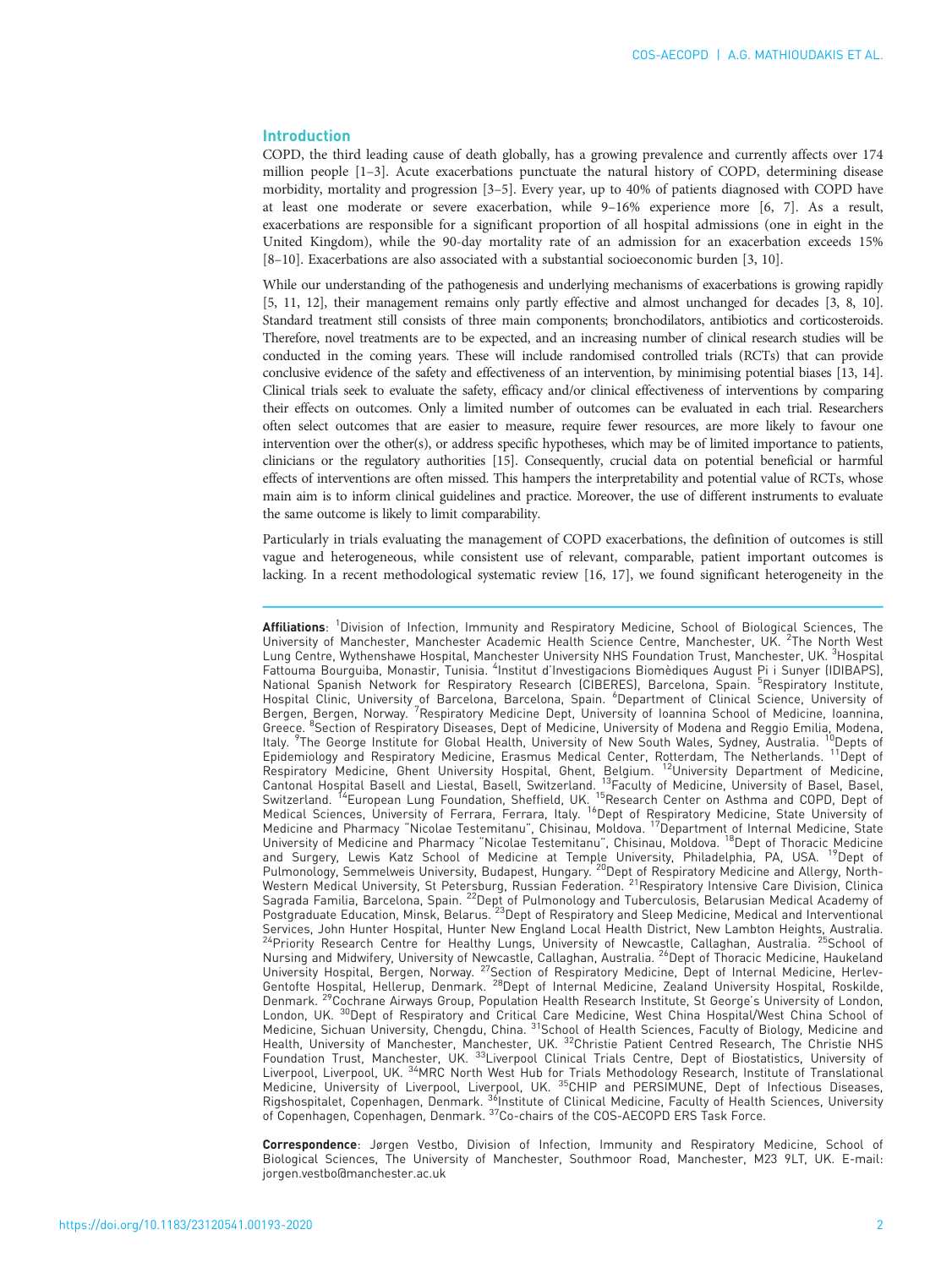TABLE 1 Frequency that different outcome measures were reported in 123 RCTs and 38 SRs conducted during the past decade

| <b>Outcomes</b>                                                                                          | <b>Frequency of reporting</b> |            |  |  |
|----------------------------------------------------------------------------------------------------------|-------------------------------|------------|--|--|
|                                                                                                          | <b>RCTs</b>                   | <b>SRs</b> |  |  |
| <b>Patient important outcomes</b>                                                                        |                               |            |  |  |
| Mortality                                                                                                | 101 (82%)                     | 29 (76%)   |  |  |
| Treatment success or failure                                                                             | 77 (63%)                      | 29 (76%)   |  |  |
| Adverse effects                                                                                          | 73 (59%)                      | 26 (68%)   |  |  |
| Health status, symptoms & quality of life                                                                | 73 (59%)                      | 17 (45%)   |  |  |
| Duration of exacerbations                                                                                | 42 (34%)                      | 20 (53%)   |  |  |
| Re-exacerbation, re-hospitalisation                                                                      | 33 (27%)                      | 16 (42%)   |  |  |
| Exercise capacity                                                                                        | 14 (11%)                      | 1(3%)      |  |  |
| Anxiety and depression                                                                                   | 6[5%]                         | 1(3%)      |  |  |
| Surrogate, physiological and laboratory outcomes                                                         |                               |            |  |  |
| Lung function                                                                                            | 58 (47%)                      | 18(47%)    |  |  |
| Arterial blood gases and oxygen saturation                                                               | 40 (33%)                      | 5(13%)     |  |  |
| Microbiological response                                                                                 | 16 (13%)                      | $7(18\%)$  |  |  |
| <b>Biomarkers</b>                                                                                        | 32 (26%)                      | 2(5%)      |  |  |
| Medication use                                                                                           | 18 (15%)                      | $3 [8\%]$  |  |  |
| Data are presented as n (%). RCT: randomised control trial; SR: systematic review. Reproduced from [17]. |                               |            |  |  |

outcomes assessed and reported by trials on the management of COPD exacerbations (table 1). Only 63% of all RCTs conducted during the last decade assessed the proportion of patients whose exacerbations were successfully treated or experience treatment failure, while less than 35% evaluated duration of the exacerbation as an outcome (either the duration of a hospital admission or symptoms). Finally, there was significant heterogeneity in the definition of outcomes and in the instruments used to evaluate them. This lack of standardisation complicates interpreting, comparing, contrasting and synthesising the results of RCTs. Thus, several recent meta-analyses on the management of COPD exacerbations have reported limited certainty in the available evidence [[18](#page-9-0)–[20\]](#page-9-0).

We report the study protocol of the COS-AECOPD study, which will be conducted to address these limitations. We aim to develop a core outcome set (COS) to be used for RCTs evaluating the management of COPD exacerbations. The aim of a COS is to develop global, multi-stakeholder consensus on a minimum number of outcomes that future, relevant RCTs should measure and report on. It has been demonstrated that when COS are implemented, they homogenise the design of RCTs, increase their usability and comparability [\[21, 22\]](#page-9-0). Additionally, a COS for COPD exacerbations will improve the possibilities for meaningful and statistically sound meta-analyses, helping to inform future clinical practice guidelines.

This project is supported by the European Respiratory Society (ERS Task Force 2019–12) and the European Lung Foundation (ELF). It is also supported by the DECODE-NET (DisEntangling Chronic Obstructive pulmonary Disease Exacerbations clinical trials NETwork), an emerging clinical trials network involving over 30 centres in Africa, Asia, Australia, Europe and America [\[23\]](#page-9-0). The DECODE-NET intends to use the resulting COS in planned and future trials.

## **Methods**

The Core Outcome Measures in Effectiveness Trials (COMET), an initiative aiming to bring together people interested in the development and application of COS, has developed explicit methodology for the development of COS. For the development and reporting of this COS, we follow explicit methodology suggested by the COMET initiative (the COMET handbook), Core Outcome Set, STAndards for Development (COS-STAD), Core Outcome Set, STAndards for Reporting (COS-STAR) and Core Outcome Set, STAndardised Protocol Items (COS-STAP) documents ([table 2\)](#page-3-0) [\[24](#page-9-0)–[27](#page-9-0)], which has already been implemented successfully in several high-quality COS projects [\[28](#page-9-0)–[30](#page-9-0)]. COMET recommends the development of a comprehensive list of relevant outcomes followed by a prioritisation process, aimed to select the most important (core) outcomes. The long list of outcomes is formed by a methodological systematic review evaluating outcomes measured and reported in relevant RCTs. We have recently completed the systematic review [\[17\]](#page-9-0); results are summarised in table 1. It is recommended that the list of outcomes should also be informed by qualitative research aiming to elicit factors that are considered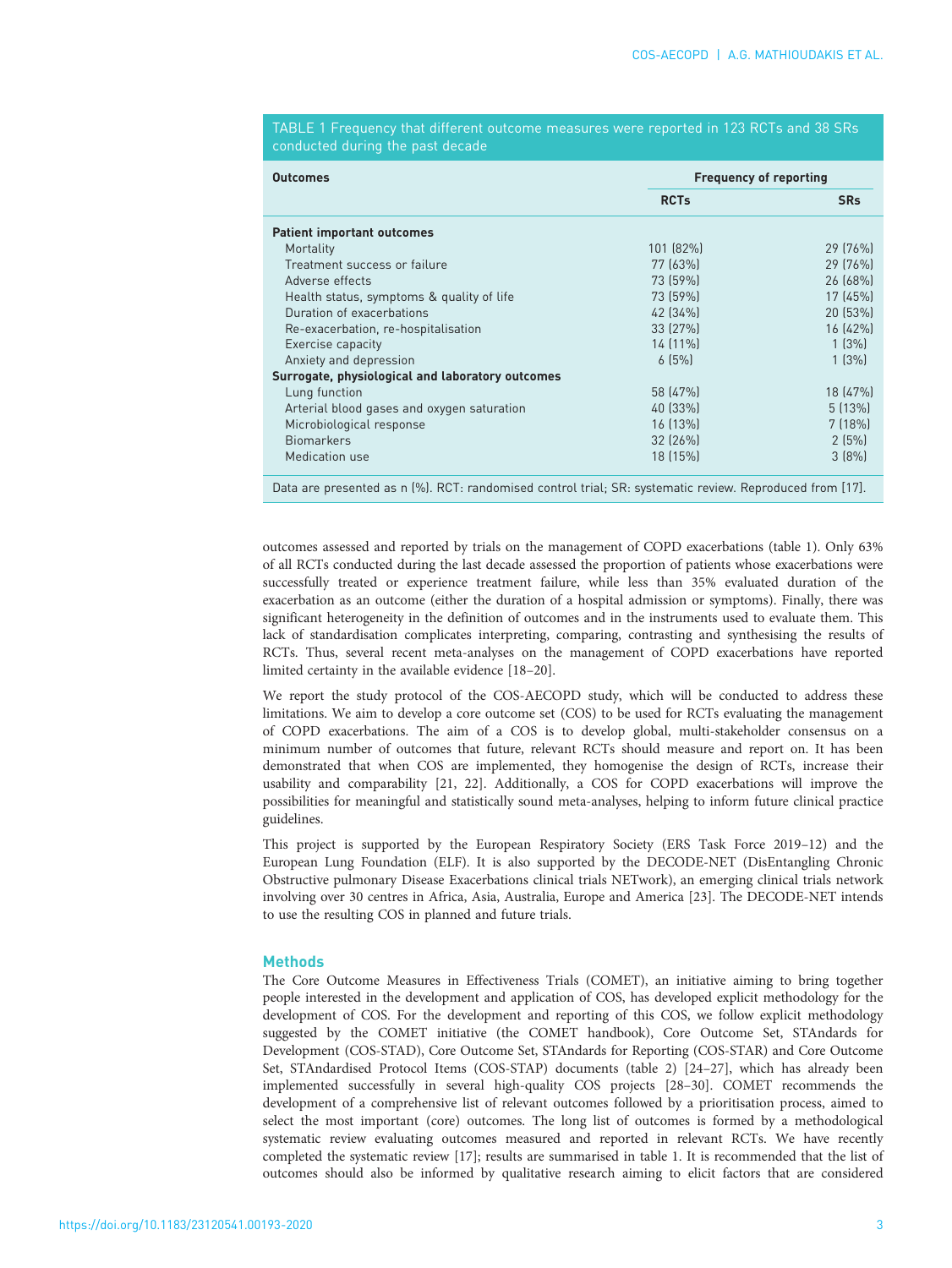| <b>Domain</b>                     | <b>Standard</b>                                                                            | <b>COS-AECOPD</b>                                                                                                                                                                                                       |
|-----------------------------------|--------------------------------------------------------------------------------------------|-------------------------------------------------------------------------------------------------------------------------------------------------------------------------------------------------------------------------|
| <b>Scope</b>                      | Setting<br>Condition<br>Population<br>Interventions                                        | Clinical research, focusing on RCTs<br>Treatment of acute exacerbations of COPD<br>Adults with COPD exacerbations of any severity<br>Any intervention                                                                   |
| <b>Stakeholder</b><br>involvement | Users                                                                                      | Clinical researchers, trialists, guideline<br>developers, policy makers, regulators,<br>research funders, and the pharmaceutical<br>industry (with global representation)                                               |
|                                   | Healthcare professionals                                                                   | Doctors, nurses, physiotherapists with<br>expertise in COPD (global representation)                                                                                                                                     |
|                                   | Patients                                                                                   | Patients with COPD and their carers (with<br>global representation)                                                                                                                                                     |
| <b>Consensus</b><br>process       | Initial list of outcomes to be<br>informed by patients' and health<br>professionals' views | Patients' and healthcare professionals' views<br>will be identified through methodological<br>systematic reviews and an extensive Delphi<br>study. Patients' views will also be captured<br>through qualitative studies |
|                                   | A priori scoring process and<br>consensus definition                                       | See Methods: Delphi survey                                                                                                                                                                                              |
|                                   | A priori criteria for including,<br>dropping or adding outcomes.                           | See Methods: Delphi survey                                                                                                                                                                                              |
|                                   | Avoid ambiguity of language used in<br>the list of outcomes                                | The phrasing of the outcomes will be reviewed<br>by the COS panel and the patients<br>participating in the COS focus groups                                                                                             |
| control trial.                    |                                                                                            | COS: core outcome set; COS-STAD: Core Outcome Set, STAndards for Development; RCT: randomised                                                                                                                           |

## <span id="page-3-0"></span>TABLE 2 Compliance of the COS-AECOPD with the COS-STAD standards for COS development

relevant and important to patients and their caregivers, that may not be evaluated in clinical research studies. Prioritisation of the core outcomes is facilitated by a Delphi survey involving multiple stakeholders, with a global reach and a consensus meeting with similar characteristics.

#### Study oversight

This study will be conducted by the COS-AECOPD ERS Task Force. A steering committee was formed consisting of Alexander G. Mathioudakis, Jens-Ulrik Jensen, Jørgen Vestbo (clinical researchers with expertise in trials focusing on COPD exacerbations), Carol Liddle ( patient representative) and Paula Williamson (COMET chair). The steering committee is responsible for the management and coordination of the study. The steering committee will meet every 3 months (face to face or via teleconference), to review the study progress, ensure the study complies with good clinical practice principles, relevant regulations and adheres to the study protocol.

### Qualitative research

We will conduct a focus group discussion, followed by semi-structured interviews, aiming to identify outcomes that patients with COPD consider important. We will involve geographically spread participants with different disease severity, age, cultural and socioeconomic backgrounds. More specifically, participants will include male and female adults suffering from COPD, who have a history of a hospitalised exacerbations or frequent moderate exacerbations (treated in the community), or exacerbations with concomitant hypercapnic respiratory failure requiring noninvasive ventilation, during the preceding year. Some participants will be approached while recovering from an exacerbation, and others during stable disease state. Members of our team will recruit and interview patients in several countries with different socioeconomic characteristics, across the globe (we plan to recruit patients from Africa, Americas, Asia, Australia and Europe). Each participant will only be able to attend either one interview or the focus group meeting.

A focus group and semi-structured interviews using open-ended questions will be used to elicit participants' expectations and concerns regarding COPD exacerbations and their views on the outcomes of exacerbations. These questions were developed by academic and lay members (patients diagnosed with COPD) of our research team, with input from a qualitative researcher ( JY), the COMET initiative chair (PW) and the COMET qualitative research team. They are summarised in [table 3.](#page-4-0) Some of the participants will also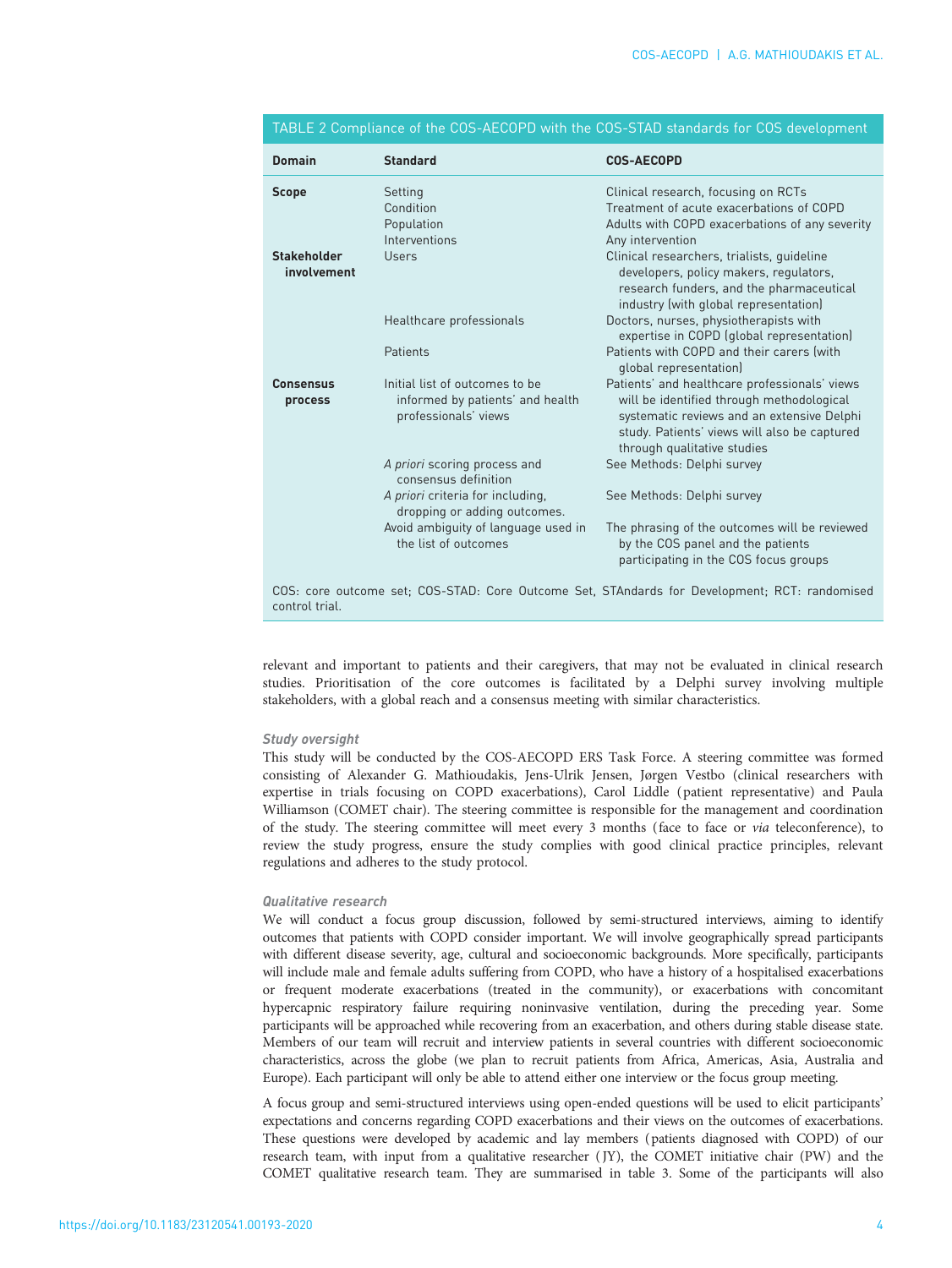<span id="page-4-0"></span>TABLE 3 Pre-specified questions that will be used to facilitate the qualitative research (semi-structured interviews) and the focus group

#### Pre-selected open-ended questions

Can you tell us about your experience of having an exacerbation (flare-up) of your COPD? When you have a flare-up of your COPD, how does this impact your life?<sup>#</sup>

What treatments were you offered for your recent exacerbations? How do medicines for your flare-ups make you feel? [Ask specifically for NIV]#

To what extent the effects of treatments you had for exacerbations matched your expectations? What specifically have you hoped from the treatments for your COPD exacerbations?<sup>#</sup>

What concerns do you have about your future exacerbations (flare-ups)?

- What are the most concerning effects of exacerbations in your life?
- If a new treatment became available for COPD flare-ups, what specific effects would you like it to have on you?#
- Provide plain language description of the outcomes. Make sure the participants understand what an outcome is: Which outcomes do you think are important to be evaluated?
- Were there any outcomes that you considered important previously that were not mentioned during this interview?

NIV: noninvasive ventilation. <sup>#</sup>: Ask specifically about physical/mental/social wellbeing.

contribute to the development of plain language descriptions of the identified outcomes. Think-aloud techniques will be used to evaluate how they interpret the outcomes [[31](#page-9-0)]. Qualitative studies will be conducted in the language spoken in each participating country. All investigators who will contribute to the interviews will receive relevant material and/or a short introductory training presentation, to strengthen relevant skills and ensure consistency across the different study sites.

The focus group and all interviews will be audio recorded and anonymised. All outcomes described directly or indirectly by participants will be extracted verbatim, grouped and translated in the English language. The frequency that every outcome is volunteered by participants will be presented as a relative measure of importance of the outcome. In addition, we will undertake thematic analysis with a framework approach to data organisation [[32](#page-9-0)], aiming to identify participants' hopes and concerns regarding COPD exacerbations and their treatment. We will explore differences in the responses of participants from different geographic and socioeconomic backgrounds.

#### Delphi survey

A Delphi survey is a widely used method to develop consensus. Participants are asked to complete several rounds of a questionnaire. In each round, participants are asked to review and consider adjusting their responses, considering the aggregated responses of all participants during the preceding round [\[33\]](#page-9-0). An international, multi-stakeholder Delphi survey will be conducted, to facilitate prioritisation of the core outcomes, among those identified through the methodological systematic reviews and qualitative research. We will invite representatives of four stakeholder groups to participate in the survey:

- a) Patients diagnosed with COPD, who have experienced exacerbations, caregivers of such patients, or representatives of such patients (e.g. patient organisations)
- b) Health professionals caring for patients (e.g. doctors, nurses, physiotherapists)
- c) Clinician researchers (health professionals who care for patients but are also involved in designing research studies)
- d) Other stakeholders, including regulators, policy makers, funders, guideline developers or those working in health technology assessment organisations.

Participants will be informed about the rationale and importance of COS development and that they will be required to respond to two Delphi rounds. We will use DelphiManager, a secure software developed by the COMET initiative. The survey will be available in English and at least three other languages, which will be selected with the aim of maximising the reach of the survey and based on the available resources. Two-way translations will be prepared by members of our research team, in collaboration with the ELF, and input from lay members of their COPD Patient Advisory Group.

We will use a modified Delphi approach proposed by the COMET initiative, involving two Delphi rounds [\[34](#page-9-0)]. In the first Delphi round, all unique outcomes identified through systematic reviews and qualitative research will be listed in scientific and plain language, and we will ask participants to rate the importance of every outcome. We will also encourage participants to suggest additional outcomes they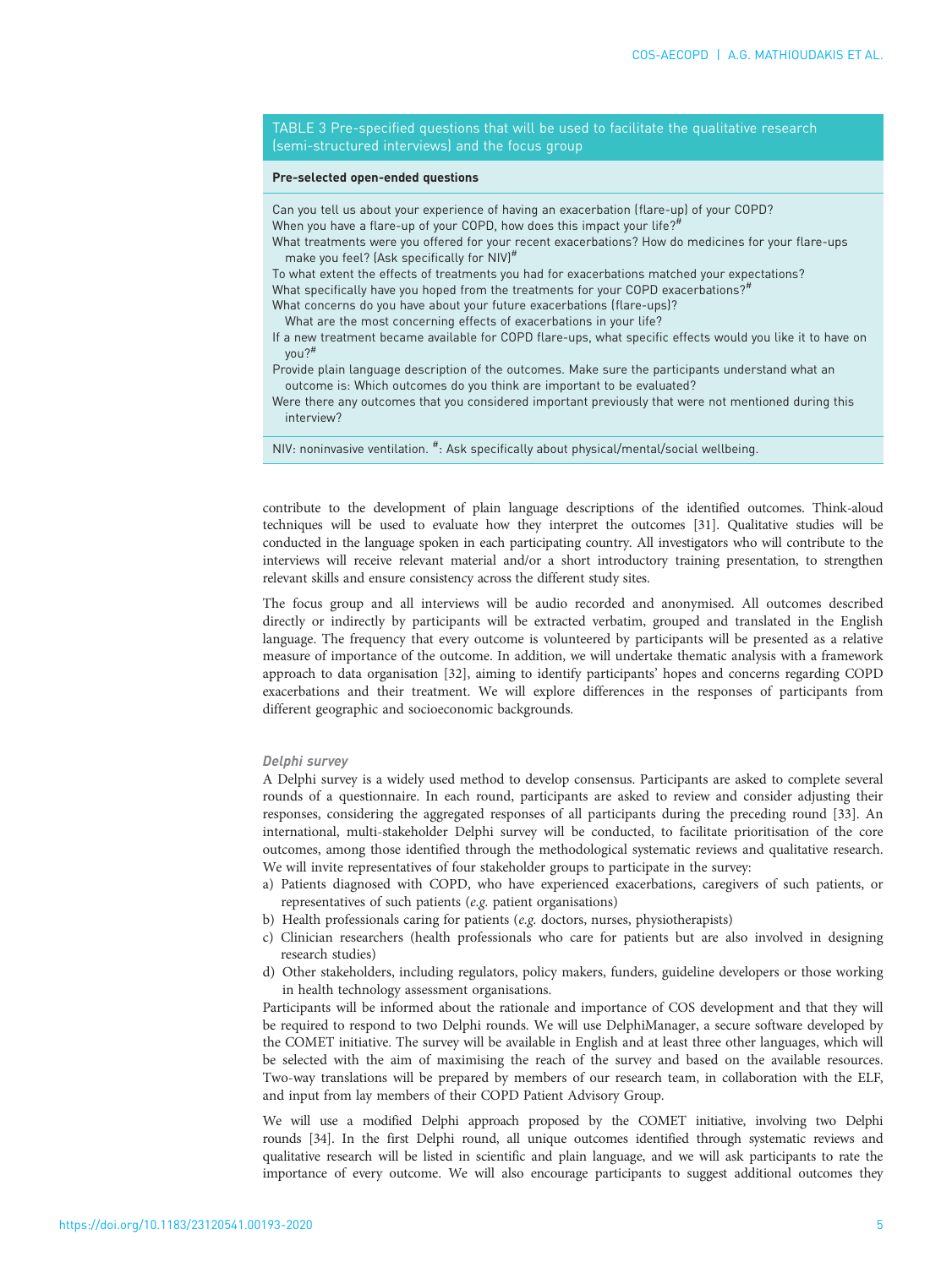consider relevant. Any genuinely new outcomes (not overlapping with previously identified outcomes) suggested by the respondents will be included in the subsequent Delphi round. In the next round, graphical displays of the scores submitted from each stakeholder group during the first round will be presented to the participants, who will be asked to rate the importance of the outcomes for a second time (figure 1). While the aim of this survey will be to reach consensus, participants will not be under any pressure to change their ratings if they do not want to.

In both rounds, participants will be asked to rate the importance of each outcome for clinical decision making on a scale from 1 to 9, following guidance by GRADE ( Grading of Recommendations, Assessment, Development and Evaluation). Scores between 1–3 signify an outcome of limited importance, 4–6 signify an important but not critical outcome and 7–9 signify a critical outcome [[35](#page-9-0), [36](#page-9-0)]. Answers will be sought by all stakeholder groups and responses by each group will be analysed separately, in each Delphi round. Consensus will be defined after the second Delphi round, using the following methodology: outcomes rated between 7–9 (critical) by  $\geq$ 70% and between 1–3 (of limited importance) by  $\leq$ 15% of all participants in each stakeholder group, will be selected for inclusion in the COS. In parallel, outcomes that are rated between 7–9 (critical) by  $\leq 50\%$  of all participants in each stakeholder group will be excluded from the COS.

We have conducted extensive preparatory work to achieve a global reach of the survey. Invitations will be sent to:

- a) Members of the ERS with a documented interest in airway diseases.
- b) Patients with COPD and their caregivers through the ELF's network of local and national patient organisations representing patients across the world. Also, patients diagnosed with COPD who have subscribed to the UK's National Institute for Health Research (NIHR) Research for the Future Initiative and other similar organisations facilitating patients' recruitment.
- c) Clinical researchers, policy makers, guideline developers, regulators, research funders and industry representatives from all continents who have published on COPD exacerbations during the last decade and their emails were identified through extensive literature searches (>5000 unique emails).

For all these stakeholders, we have developed invitations that are compliant with the General Data Protection Regulation and e-Privacy regulations.

#### Outcome measure instruments and timing

Outcome measure instruments refer to the specific methodology used to evaluate the impact of an intervention on an outcome. More specifically, while outcomes answer the question "What to measure?", instruments refer to the question "How to measure it?". For example, St George's Respiratory Questionnaire or the Clinical COPD Questionnaire are both instruments that assess the outcome health status in COPD [[17](#page-9-0)]. Often, different instruments are used for evaluating the same outcome, limiting the



|                | Score              |               |                         |       |                |        |              |          |   |                    |
|----------------|--------------------|---------------|-------------------------|-------|----------------|--------|--------------|----------|---|--------------------|
|                | Limited importance |               | Important, not critical |       | Critical       |        |              |          |   |                    |
| <b>Outcome</b> |                    | $\mathcal{O}$ | -3                      | 47    | $\overline{5}$ | 6      | $\mathbf{r}$ | 8        | 9 | Unable to<br>score |
| Outcome 1      |                    |               | $($ )                   | $($ ) | ( )            | $\cup$ | (            | $\left($ |   |                    |

FIGURE 1 Delphi round 2. Respondents will be provided with the score distributions from the first Delphi round, stratified by stakeholder category. Their previous scoring will also be highlighted. (In this example, the respondent's score for this outcome was 8.) Respondents will be asked to reconsider their scoring, based on the available data. They will be under no pressure to change their scores.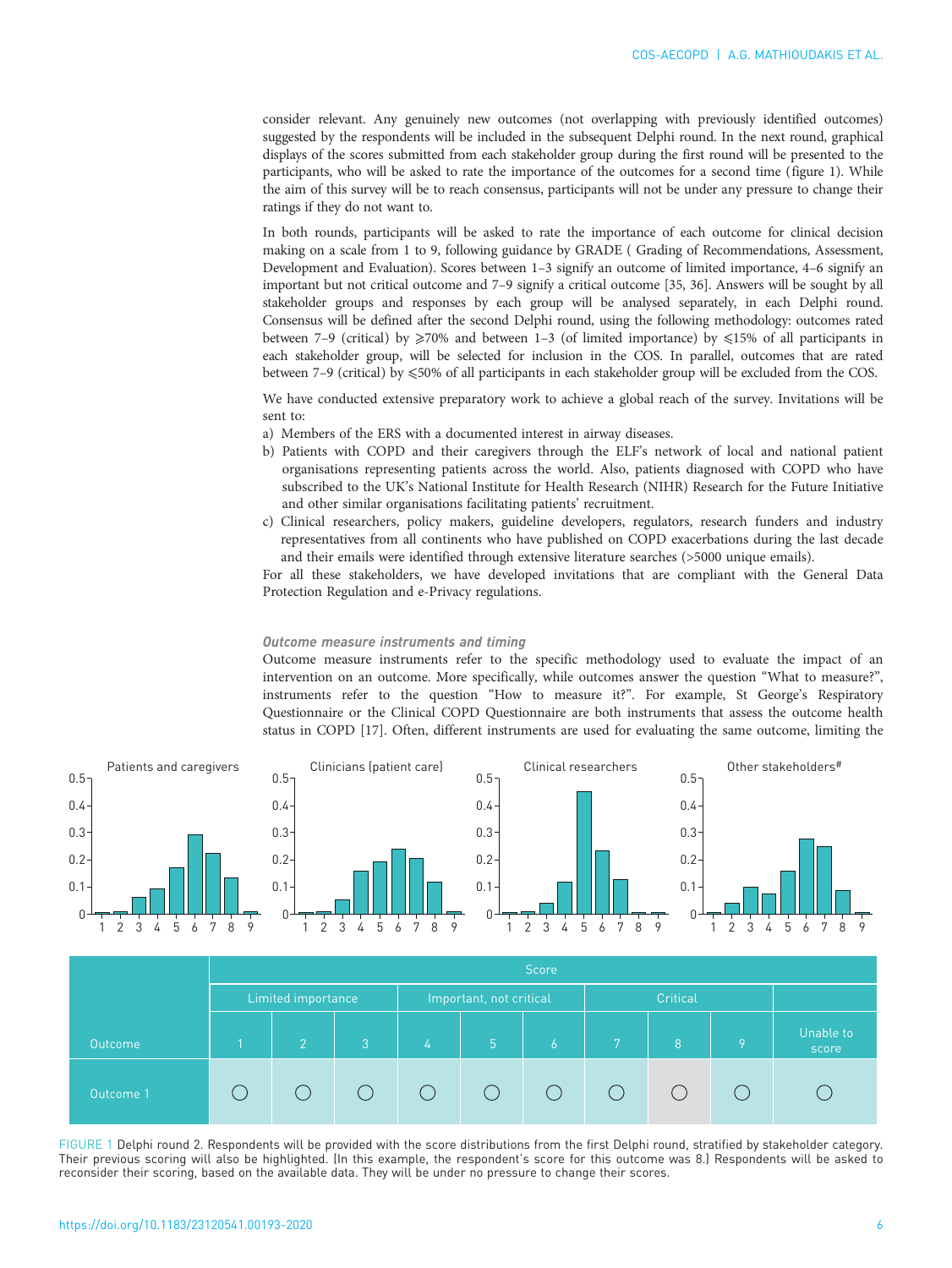comparability of the RCT results. For this reason, we will recommend a specific instrument for each of the selected core outcomes.

The COnsensus-based Standards for the selection of health status Measurement Instruments (COSMIN) recommends a thorough methodology for in-depth evaluation and selection of outcome instruments [\[37\]](#page-9-0). However, such extensive methodological studies are beyond the scope and resources of the COS-AECOPD study. For this reason, we will follow a more pragmatic approach. For every candidate core outcome, we will identify the instruments that were used in the studies included in our methodological systematic review and we will note how frequently each instrument was used [\[17\]](#page-9-0). For outcomes that are often evaluated by the same instrument (in >40% of the trials), we will strongly consider recommending this instrument, unless important methodological issues are raised by any of the task force panel members. In any other case, we will undertake focused literature searches of Medline/PubMed and the COSMIN database, to identify studies evaluating the quality of every instrument. Our task force panel will review available evidence and will provisionally prioritise the use of a single instrument after considering: 1) the frequency each instrument has been used in RCTs; 2) the time and resources required to assess each instrument; and 3) available data on their measurement properties as described by COSMIN recommendations (validity, reliability, responsiveness and interpretability).

Timing of outcomes evaluation is also crucial as COPD exacerbations are acute, dynamic events. Minimum timepoints for follow-up evaluation will be provisionally selected based on consensus among the panel members and in consultation with ELF's COPD Patient Advisory Group. To reach an informed consensus, the task force members will review the timings of outcome evaluation in previous trials and the impact of timing on the results.

Selection of the instruments and follow-up timepoints will be presented during the consensus meeting, feedback will be invited by all participants and the recommendations will be finalised based on consensus within the consensus group

#### Consensus meeting

A consensus meeting will take place during the ERS International Congress. Members of all previously described stakeholder groups will be invited, including at least five patient representatives. Geographic and socioeconomic diversity will be considered in the selection of participants.

During this meeting, results of the Delphi survey will be presented objectively, starting from all outcomes that reached consensus for inclusion, or exclusion. Then, all outcomes will be discussed. All stakeholder groups will be given the opportunity to comment and vote on the selection of the final, core outcomes. Our aim will be to select a small number of the most important outcomes, to ensure practicality of use of this COS. Relevant arguments for or against the inclusion of an outcome and the vote counts will be noted.

Next, results of the outcome instruments' evaluation will be discussed. The group will finalise the selection of a single instrument for every outcome and will decide on the recommended follow-up time points. Reasoning for all decisions will be described narratively in the final study report.

#### Sample size

We did not conduct formal power calculations for this study, as there are no strict recommendations on the number of participants in a qualitative study or Delphi survey. In the first stage (qualitative research), we will interview at least 70 patients, and until we are confident that saturation has been achieved and potential socioeconomic and geographic differences have been captured.

For the Delphi survey, we have developed a thorough strategy for recruiting members of each stakeholder category and we aim to engage as many participants as possible, to develop global, multi-stakeholder consensus, while also raising awareness about the issue and our COS. We anticipate a study population at the range of hundreds.

#### Protocol registration

The study protocol of the COS-AECOPD ERS Task Force has been registered prospectively with the COMET database (COMET ID: 1325).

### **Discussion**

Comparability (and occasionally interpretability) of RCTs on COPD exacerbation management is particularly problematic [\[17\]](#page-9-0). The COS-AECOPD ERS Task Force aims to remedy these limitations by developing a COS for the management of COPD exacerbations, that will promote standardisation of the outcomes and their measurement instruments reported in future RCTs.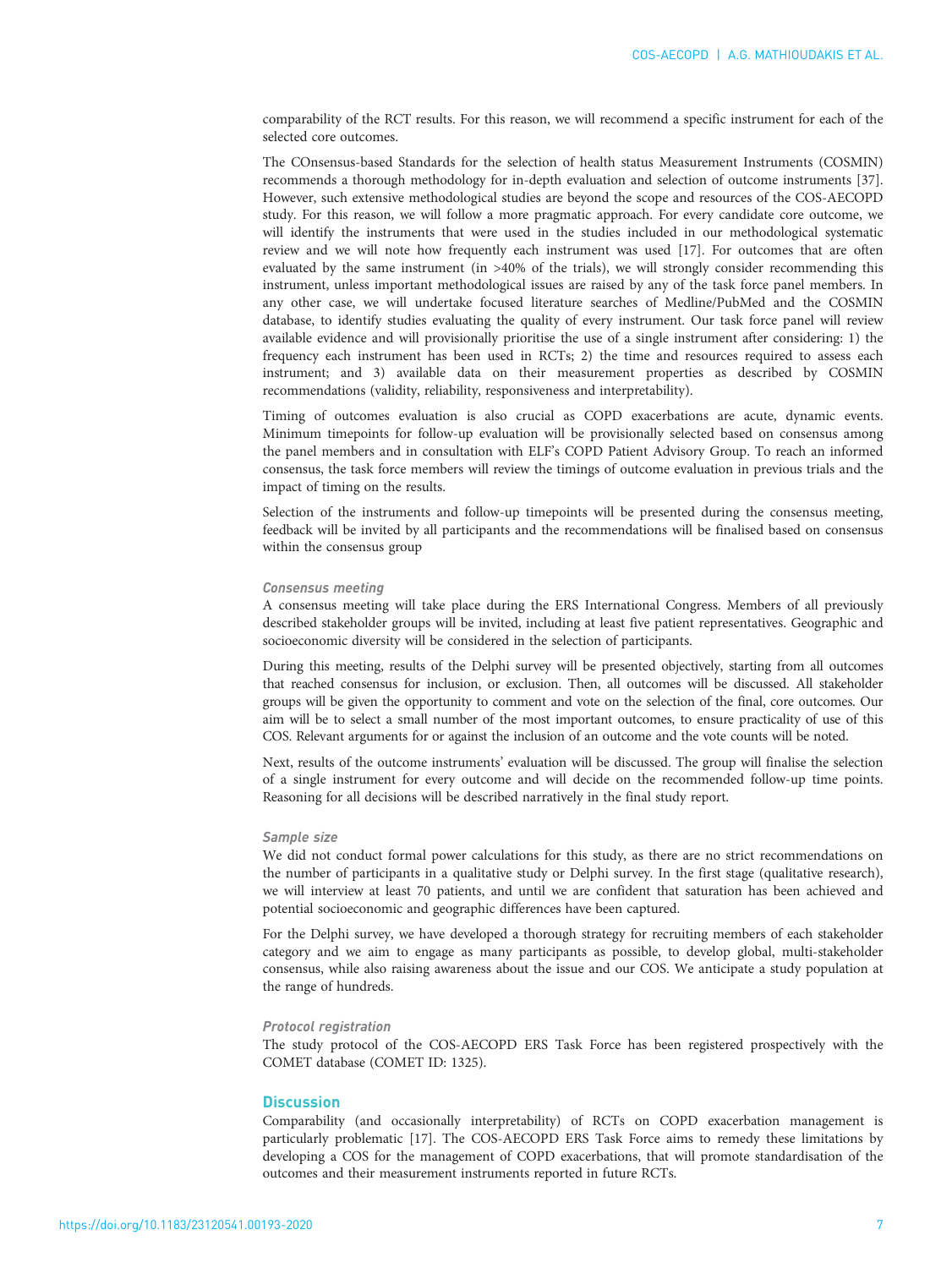COMET suggests that a qualitative systematic synthesis could occasionally replace patient interviews. Our qualitative review (unpublished data), yielded data from one previous systematic review and three primary studies. Fatigue and psychological wellbeing emerged as outcomes of importance to patients that are rarely tested in RCTs and systematic reviews and were included in the longlist of outcomes. However, confidence on the findings, evaluated using CERQual methodology [\[38\]](#page-9-0), was low, because of concerns regarding the adequacy and relevance of the available data. Adequate understanding of patients' needs and priorities is crucial for the development of high-quality COS. Characteristically, qualitative studies conducted by the OMERACT (Outcome Measures in Rheumatology) almost two decades ago identified fatigue as a crucial outcome of rheumatoid arthritis [[39](#page-9-0)]. Fatigue, which was previously not evaluated in RCTs, is currently one of the most frequently reported and informative outcomes in that field. For these reasons, we decided to conduct additional, original qualitative research to inform the COS-AECOPD.

For outcomes prioritisation, we decided to use the modified Delphi approach proposed by COMET. Instead of asking the respondents to identify potential outcomes, we will feed the survey with outcomes identified through intensive methodological and qualitative research and this will ensure that the longlist of outcomes is more complete. Respondents will also be encouraged to suggest additional relevant outcomes. Moreover, we will limit the number of Delphi rounds to two, to limit attrition. While two rounds may not be adequate to reach consensus for many of the outcomes, the results will be fed to a multi-stakeholder consensus group meeting for finalisation. This approach has been successfully utilised in previous high-quality COS [\[28](#page-9-0)–[30](#page-9-0)].

A potential limitation of this study is our pragmatic approach towards the selection of outcome instruments and the follow-up timing, which will not fully adhere to the COSMIN recommendations. This is very unlikely to affect the selection of instruments for simple, objective outcomes (such as mortality). It might affect the selection of measures of composite or patient reported outcomes. However, selection of instruments will be informed by: 1) focused literature searches of studies evaluating the measurement properties of the instruments; 2) current standard research practice, as our aim is to enhance homogeneity across different RCTs; and 3) the experience of several principal investigators and methodologists involved in COPD exacerbations trials, who are involved in this task force. Moreover, while researchers will strongly be encouraged to use the core outcomes in all future RCTs, they will also be encouraged to measure other outcomes, that may be relevant to their interventions, RCTs or interests but may also include methodological evaluation of alternative instruments.

High resource requirements for the evaluation of certain outcomes included in COS may limit their implementation, especially in pilot or early phase studies. However, the outcomes identified through our systematic reviews are simple and inexpensive to measure and can be captured after a relatively short follow-up period [[17](#page-9-0)]. In addition, costs and resource requirements will be considered by the panel when selecting the outcome instruments. Finally, it would not be expected that early phase studies would include the COS necessarily, however it may be important that they include some of the core outcomes, to gather data that would help power the later-phase studies.

The outcomes suggested by different regulatory bodies may not be included in the COS-AECOPD. In this case, investigators would be advised to evaluate both the outcomes required by the regulatory authorities and the additional outcomes that will be proposed by this COS, which will be informed by a global, multi-stakeholder agreement. It is anticipated that regulatory authorities are likely to start endorsing high-quality COS in the near future. For example, the US Food and Drug Administration is currently developing three COS in a pilot project (for other diseases) [\[40\]](#page-9-0).

A major strength of the COS-AECOPD study is the strong design, which is based on a thorough methodological systematic review and extensive qualitative research to develop a longlist of clinically relevant outcomes and an extensive Delphi survey, aiming to develop consensus. Moreover, the global reach and involvement of all relevant stakeholders, following an exhaustive strategy to recruit and engage them, will facilitate the development of international consensus, improve awareness of the methodological issues and enhance the COS implementation in future research studies. Societal support by the ERS will also promote awareness and implementation.

The need for high-quality research on COPD exacerbations is prioritised by the ERS. Apart from this Task Force, the Society is also supporting the CICERO (Collaboration In COPD ExaceRbatiOns) ERS Clinical Research Collaboration, aiming to set up a pan-European, prospective observational cohort study of patients hospitalised with COPD exacerbations, to evaluate their clinical and mechanistic characteristics [\[41\]](#page-9-0). As part of this project the CICERO team is developing relevant methodology, including a comprehensive data collection plan for such studies. The two projects are developed in a collaborative fashion, where pertinent interim data of each project will be shared and used to inform the following steps of each project.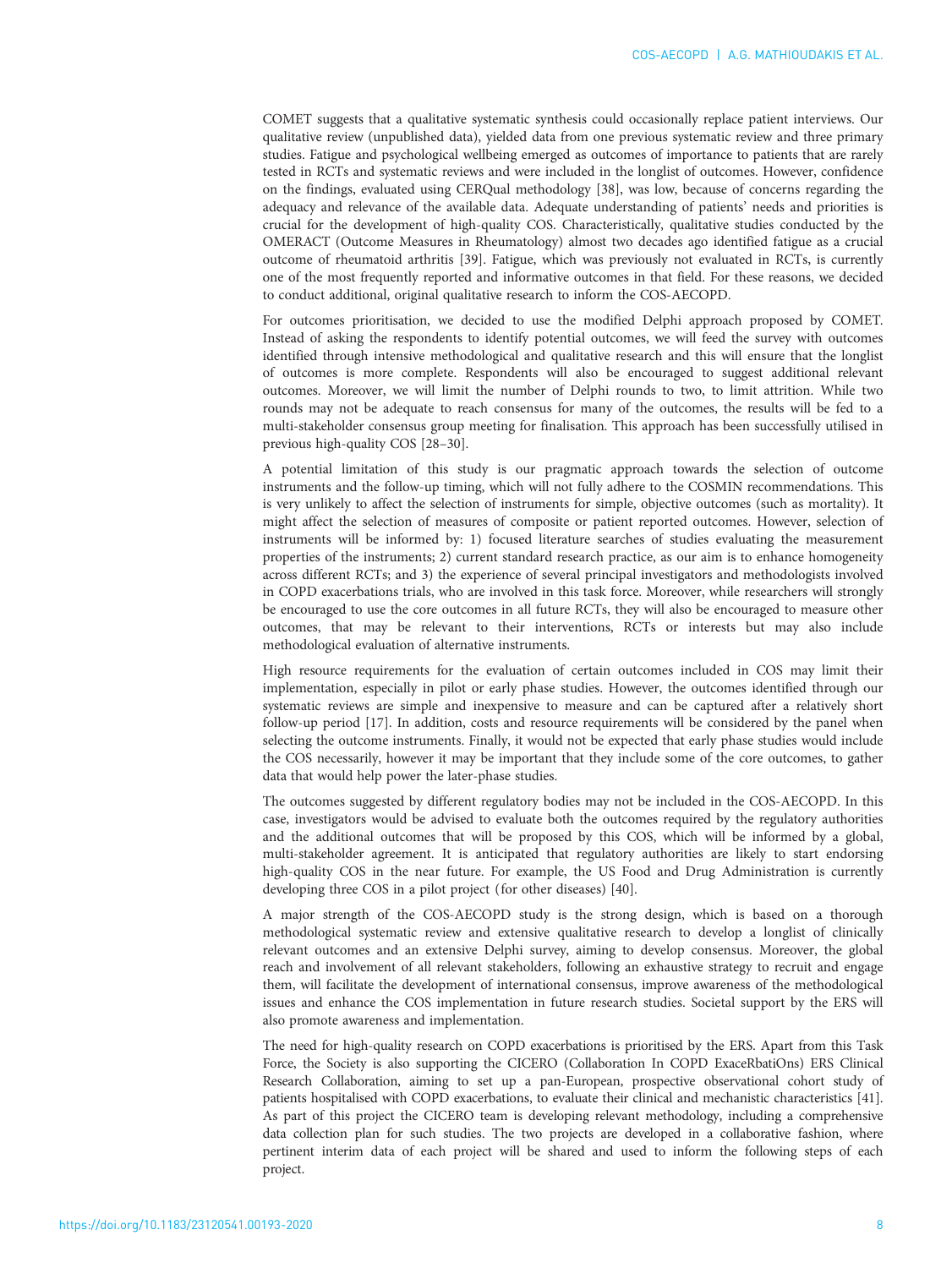<span id="page-8-0"></span>Overall, it is our strong belief that the development of a COS for the management of COPD exacerbations will improve the quality, comparability and usability of future RCTs and will consequently have a positive impact on the management of COPD exacerbations, clinical practice guidelines and the care of patients with COPD.

Acknowledgement: We are thankful to the ERS and the ELF for supporting this study; to the COPD Patient Advisory Group of the ELF for reviewing the plain language material of our study; and to the COMET qualitative team, for providing input in the development of the patient interview questions.

Author contribution: A.G. Mathioudakis, J. Vestbo and J-U. Jensen conceived this study. A.G. Mathioudakis, J. Yorke, P.R. Williamson, J. Vestbo and J-U. Jensen contributed to study design. A.G. Mathioudakis prepared the initial draft of the manuscript. All authors contributed to critical revision of the paper for intellectual content.

Conflict of interest: A.G. Mathioudakis reports grants from Boehringer Ingelheim outside the submitted work. F. Abroug has nothing to disclose. A. Agusti reports personal fees from AstraZeneca, grants and personal fees from Menarini, personal fees from Chiesi, grants and personal fees from GSK, and personal fees from Nuvaira, outside the submitted work. P. Bakke reports personal fees from GlaxoSmithKline, Chiesi, AstraZeneca and Boehringer Ingelheim outside the submitted work. K. Bartziokas has nothing to disclose. B. Beghe has nothing to disclose. A. Bikov has nothing to disclose. T. Bradbury reports being the recipient of an ongoing 3-year top-up scholarship funded by GlaxoSmithKline. G. Brusselle reports personal fees from AstraZeneca, Boehringer Ingelheim, Chiesi, GlaxoSmithKline, Novartis, Sanofi and Teva, outside the submitted work. C. Cadus reports support from AstraZeneca and Mundipharma, outside the submitted work. C. Coleman is an employee of the European Lung Foundation. M. Contoli reports grants from Chiesi, personal fees from Chiesi, AstraZeneca, Boehringer Ingelheim, ALK-Abello, Novartis and Zambon, and grants from University of Ferrara, outside the submitted work. A. Corlateanu has nothing to disclose. O. Corlateanu has nothing to disclose. G. Criner has nothing to disclose. B. Csoma has nothing to disclose. A. Emelyanov has nothing to disclose. R. Faner reports grants from GSK and Menarini outside the submitted work. G. Fernandez Romero has nothing to disclose. Z. Hammouda has nothing to disclose. P. Horváth has nothing to disclose. A. Huerta Garcia has nothing to disclose. M. Jacobs has nothing to disclose. C. Jenkins has nothing to disclose. G. Joos reports grants and personal fees from AstraZeneca, personal fees from Bayer, grants from Chiesi, personal fees from Eureca vzw, grants and personal fees from GlaxoSmithKline and personal fees from Teva, outside the submitted work; these grants and fees were paid to his institution. O. Kharevich has nothing to disclose. K. Kostikas reports grants, personal fees and nonfinancial support from AstraZeneca, Boehringer Ingelheim, Chiesi, ELPEN, GSK, Menarini and Novartis, grants from NuvoAir, and personal fees from Sanofi, outside the submitted work; and was an employee and shareholder of Novartis Pharma AG until 31 October 2018. E. Lapteva has nothing to disclose. Z. Lazar has nothing to disclose. J.D. Leuppi has nothing to disclose. C. Liddle has nothing to disclose. A. López-Giraldo has nothing to disclose. V.M. McDonald reports grants and personal fees from GSK and AstraZeneca, and personal fees from Menarini, outside the submitted work. R. Nielsen reports grants and personal fees from AstraZeneca and Boehringer Ingelheim, grants from Novartis, and grants and personal fees from GlaxoSmithKline, outside the submitted work. A. Papi reports grants, personal fees, nonfinancial support and other from GlaxoSmithKline; grants, personal fees and nonfinancial support from AstraZeneca; grants, personal fees, nonfinancial support and other from Boehringer Ingelheim; grants, personal fees, nonfinancial support and other from Chiesi Farmaceutici; grants, personal fees, nonfinancial support and other from TEVA; personal fees, non-financial support and other from Mundipharma; personal fees, non-financial support and other from Zambon; personal fees, non-financial support and other from Novartis; grants, personal fees and non-financial support from Menarini; personal fees, non-financial support and other from Sanofi/Regeneron; personal fees from Roche; grants from Fondazione Maugeri; grants from Fondazione Chiesi; and personal fees from Edmondpharma, all outside the submitted work. I. Saraiva has nothing to disclose. G. Sergeeva has nothing to disclose. A. Sioutkou has nothing to disclose. P. Sivapalan reports personal fees from Boehringer Ingelheim outside the submitted work. E. Stovold has nothing to disclose. H. Wang has nothing to disclose. F. Wen has nothing to disclose. J. Yorke has nothing to disclose. P.R. Williamson has nothing to disclose. J. Vestbo reports personal fees from AstraZeneca, grants and personal fees from Boehringer-Ingelheim, personal fees from Chiesi, personal fees from GSK, and personal fees from Novartis, outside the submitted work; and his son is an employee of Chiesi. J-U. Jensen has nothing to disclose.

Support statement: This study is funded by the ERS (ERS TF-2019–12). A.G. Mathioudakis, A. Bikov and J. Vestbo are supported by the NIHR Manchester Biomedical Research Centre. Funding information for this article has been deposited with the [Crossref Funder Registry.](https://www.crossref.org/services/funder-registry/)

#### References

- 1 GBD 2015 Chronic Respiratory Disease Collaborators. Global, regional, and national deaths, prevalence, disability-adjusted life years, and years lived with disability for chronic obstructive pulmonary disease and asthma, 1990–2015: a systematic analysis for the Global Burden of Disease Study 2015. Lancet Respir Med 2017; 5: 691–706.
- 2 GBD Causes of Death Collaborators. Global, regional, and national age-sex specific mortality for 264 causes of death, 1980-2016: a systematic analysis for the Global Burden of Disease Study 2016. Lancet 2017; 390: 1151–1210.
- 3 Vogelmeier CF, Criner GJ, Martinez FJ, et al. Global Strategy for the Diagnosis, Management, and Prevention of Chronic Obstructive Lung Disease 2017 report: GOLD executive summary. Eur Respir J 2017; 49: 1700214.
- 4 Wedzicha JA, Seemungal TA. COPD exacerbations: defining their cause and prevention. Lancet 2007; 370: 786–796.
- 5 Mathioudakis AG, Janssens W, Sivapalan P, et al. Acute exacerbations of chronic obstructive pulmonary disease: in search of diagnostic biomarkers and treatable traits. Thorax 2020; 75: 520–527.
- Gayle A, Dickinson S, Morris K, et al. What is the impact of GOLD 2017 recommendations in primary care? a descriptive study of patient classifications, treatment burden and costs. Int J Chron Obstruct Pulmon Dis 2018; 13: 3485–3492.